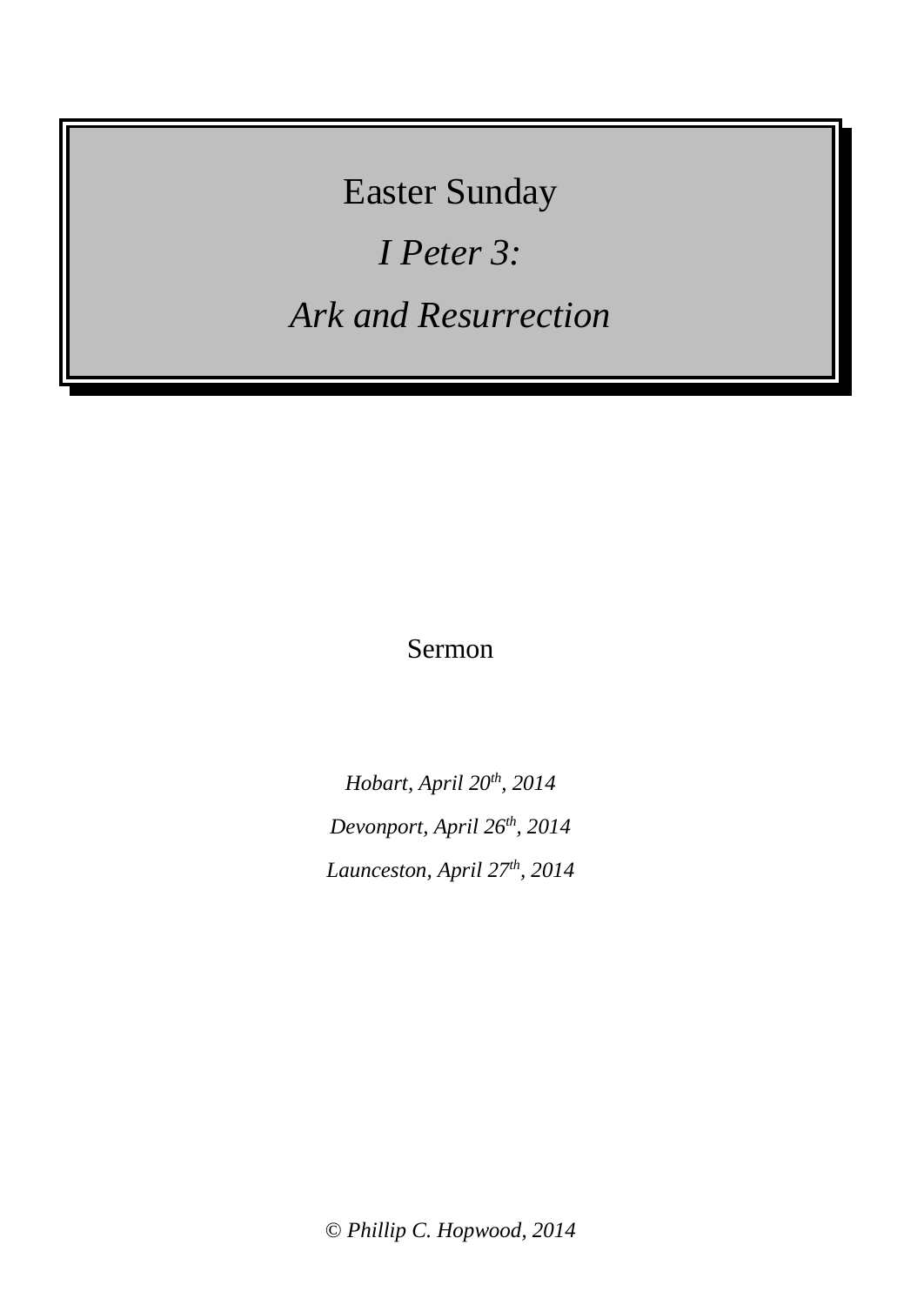#### **I Peter 3:18-4:10**

<sup>18</sup> Christ suffered<sup>\*</sup> for our sins once for all time. He never sinned, but he died for sinners to bring you safely home to God. He suffered physical death, but he was raised to life in the Spirit.<sup>\*</sup>

<sup>19</sup> So he went and preached to the spirits in prison—  $20$  those who disobeyed God long ago when God waited patiently while Noah was building his boat. Only eight people were saved from drowning in that terrible flood.<sup>\*</sup> <sup>21</sup> And that water is a picture of baptism, which now saves you, not by removing dirt from your body, but as a response to God from\* a clean conscience. It is effective because of the resurrection of Jesus Christ.

<sup>22</sup> Now Christ has gone to heaven. He is seated in the place of honor next to God, and all the angels and authorities and powers accept his authority.

1

<sup>\*</sup> Some manuscripts read *died.*

<sup>\*</sup> Or *in spirit.*

<sup>\*</sup> Greek *saved through water.*

<sup>\*</sup> Or *as an appeal to God for.*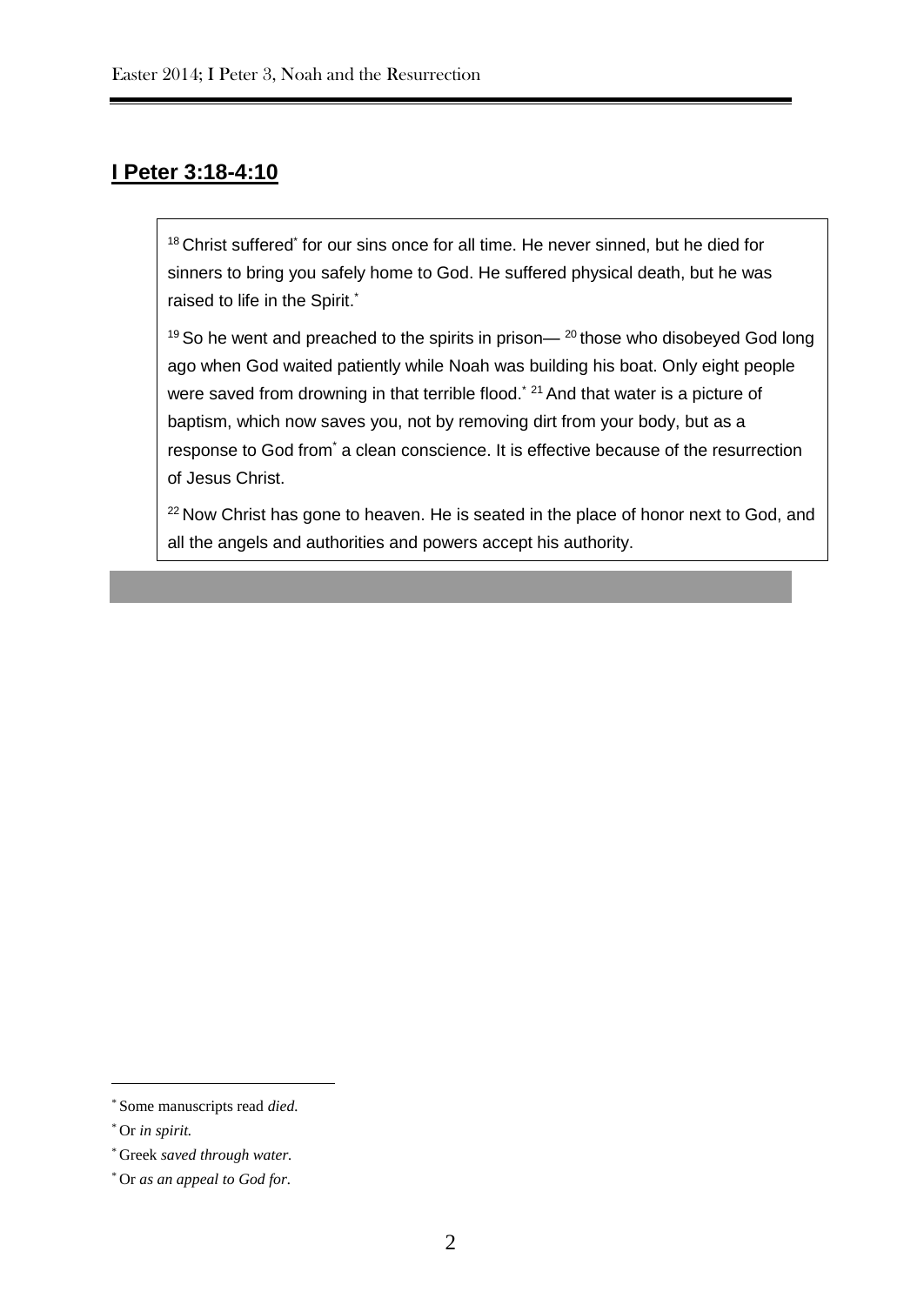# INTRODUCTION:

## I. MOVIE; NOAH

## **A. CONTROVERSIAL;**

- 1. Some of you have seen it
	- a)All of us have read, many times, the story of Noah and the ark in Genesis 6-
- 2.But however we feel about the liberties and interpretations of the Hollywood version
	- a)Nevertheless the overall message is clear,
- 3.The director Aronofsky says Noah's story tells of "new life emerging from old."
- 4.In the end, in Genesis and in Aronofsky's movie, there is a new beginning, with all the evil and resultant suffering washed away, and the opportunity for mankind to start afresh with God, each other, and the creation

#### **B. THE RESCUE OF NOAH AND HIS FAMILY AND THE EARTH IS A HELPFUL BACKGROUND AND METAPHOR OF THE MESSAGE OF EASTER**

- 1.Today we are celebrating the resurrection of our Saviour, and what it means for us and all creation
- 2.Our text is I Peter 3, that refers to both Jesus' resurrection and to Noah and the flood
- 3.It is a challenging, but helpful passage in helping us celebrate the salvation we have through Jesus' resurrection
- **C. PRAYER**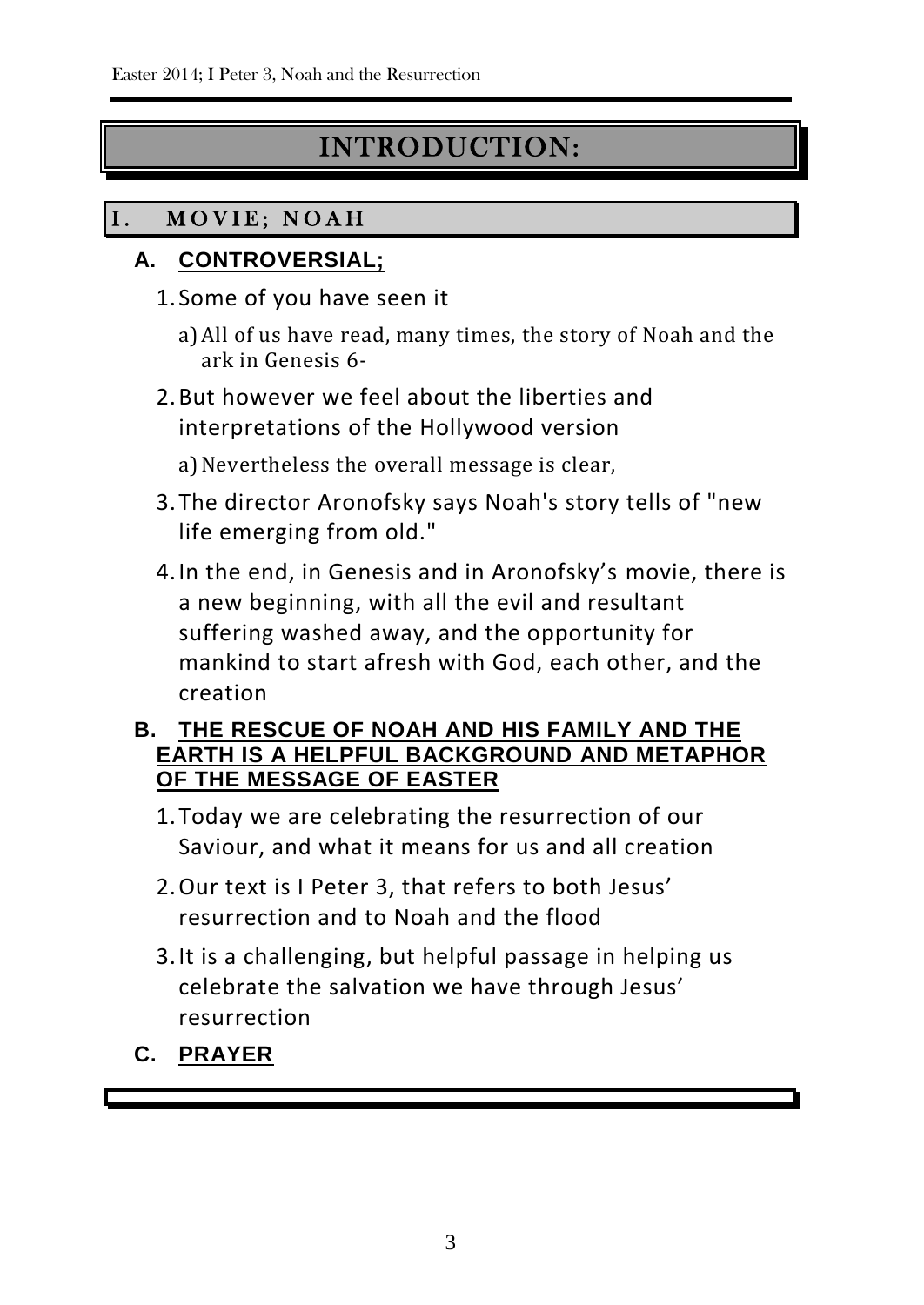# BODY:

#### II. I PETER 3:18-4:10

#### **A. PETER'S FIRST EPISTLE WAS WRITTEN TO THE CHURCHES IN WHAT IS NOW NORTHERN TURKEY WHO WERE SUFFERING PERSECUTION.**

#### 1.Bible Knowledge Commentary;

This epistle could be understood as a handbook written for ambassadors to a hostile foreign land.

The purpose … of 1 Peter was to encourage Christians to face persecution so that the true grace of Jesus Christ would be evidenced in them (5:12).

Peter concretely linked doctrine with practice. The *new birth* gives a living hope to those in the midst of persecution. *New behavior* is required to demonstrate the grace of God to an unbelieving and hostile world. And *new responsibilities* are placed on the leaders and members of the body of Christ since they should stand together as living stones against the onrushing tide of persecution.

Those who read 1 Peter are encouraged to lift their eyes from present problems and trials and behold the vistas provided by an eternal perspective. For though believers may for a while suffer grief in trials, they wait for an inheritance that can never perish, spoil, or fade.<sup>1</sup>

### **B. THE WHOLE MESSAGE OF EASTER IS THE SAME;**

- 1.God wants to rescue us from the results of sin, the results of living apart from him
	- a)He does so through Jesus taking on these results upon himself in his life and death
	- b)And winning victory over them through his Resurrection
		- (1) Bringing us new life in harmonious, loving fellowship with God and one another
- 2. So we find this message of Easter both in the story of Noah, and in I Peter

<sup>1</sup>Walvoord, J. F., Zuck, R. B., & Dallas Theological Seminary. (1983-c1985). *The Bible knowledge commentary : An exposition of the scriptures* (839). Wheaton, IL: Victor Books.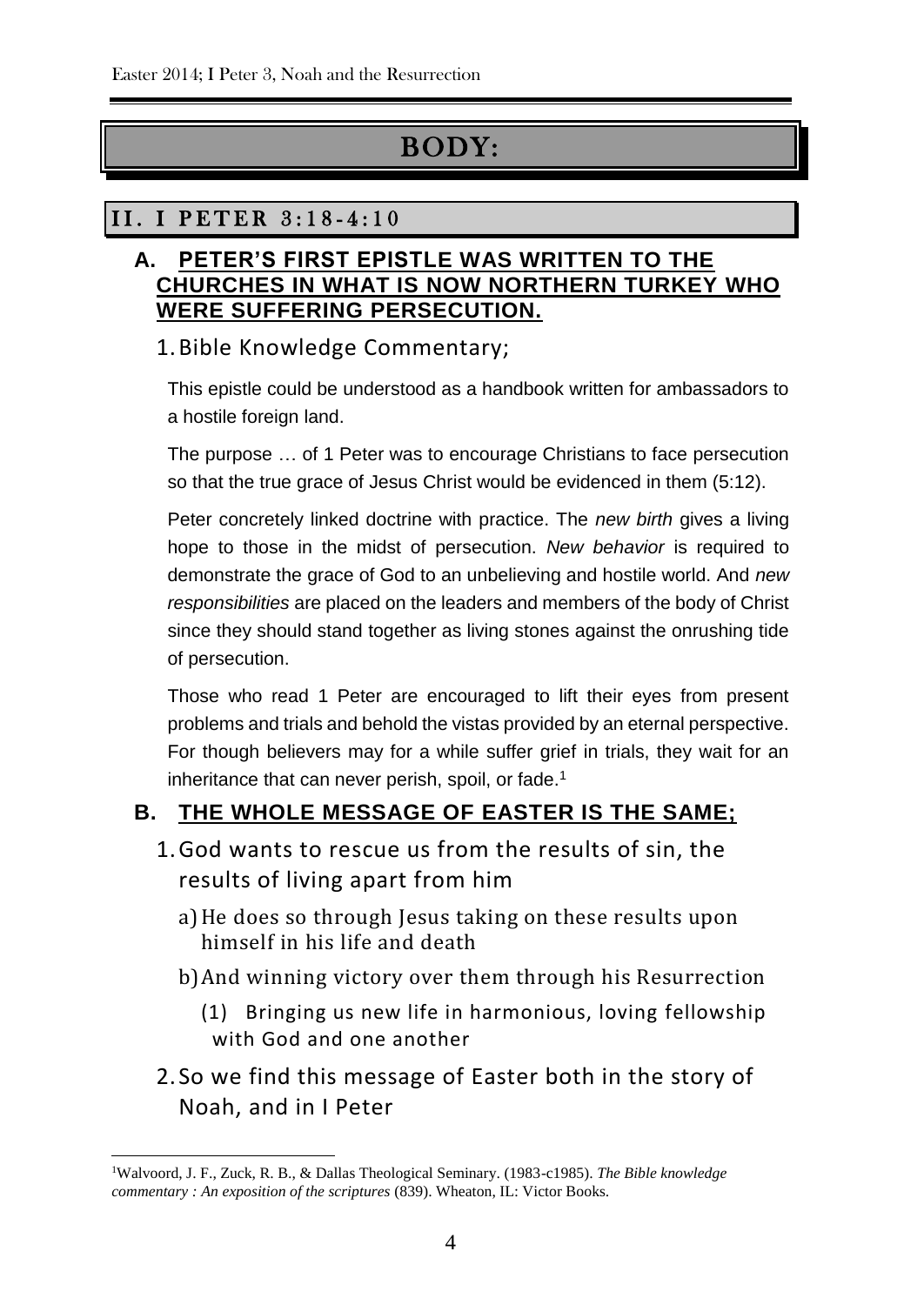#### **I Peter 3:18-4:10**

<sup>18</sup> Christ suffered<sup>\*</sup> for our sins once for all time. He never sinned, but he died for sinners to bring you safely home to God. He suffered physical death, but he was raised to life in the Spirit.<sup>\*</sup>

- 3.This is the encouraging message of Easter
	- a)Jesus who never sinned, died in our place and was resurrected to bring us safely home to God.
	- b)His death and resurrection lift us out of our world of darkness, sin and suffering into God's redeemed and restored new world
- 4.This gives us hope
	- a)And it also gives us the opportunity to live the new life in the Spirit
	- b)To participate in the life of God and participate in the building of the new world that is God's life and kingdom on earth, which is "as it is in heaven".
- 5.This is the life we look forward to when we are finally raised at Jesus' return
	- a)But it is what we get to participate in part, right now, today
	- b)Which is what Peter is talking about in his letter

### **C. NOW COMES A DIRECT COMPARISON TO NOAH AND THE ARK**

## 1.It also contains one of the more difficult passages in Scripture

 $19$  So he went and preached to the spirits in prison— $20$  those who disobeyed God long ago when God waited patiently while Noah was building his boat. Only eight people were saved from drowning in that terrible flood.<sup>\*</sup>

<sup>\*</sup> Some manuscripts read *died.*

<sup>\*</sup> Or *in spirit.*

<sup>\*</sup> Greek *saved through water.*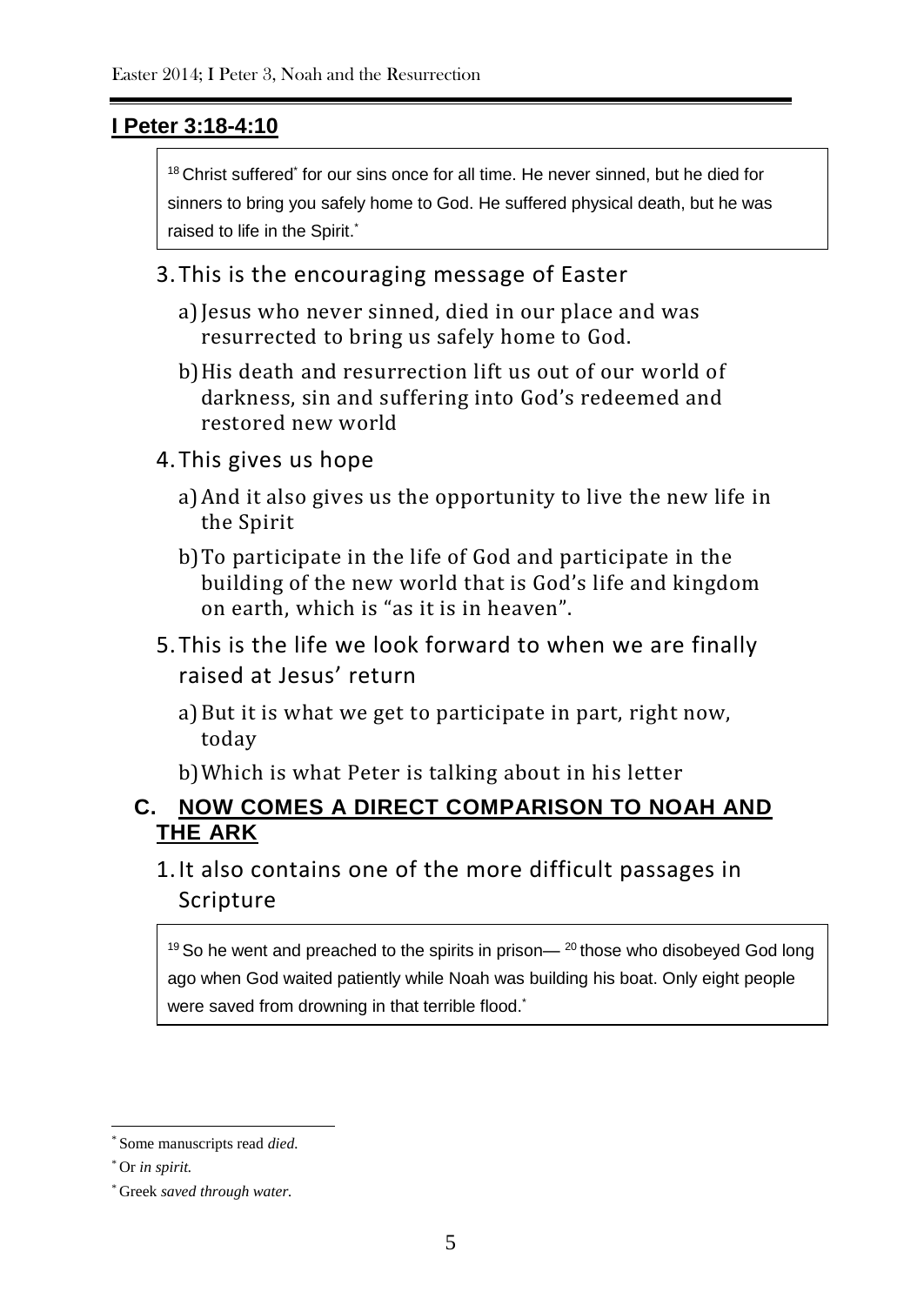### **D. SPIRITS IN PRISON**

- a)It would seem these are those from before the flood, and perhaps all the disobedient, all those who have rejected God and are to that point "unsaved".
- 2.One view is that the *spirits* being preached to were those evil spirits and powers that led mankind to sin before the flood, and that Jesus has delivered us completely from them and all that they led mankind into.
- 3.Others believe the spirits in prison were those humans, now in the grave, who disobeyed God before the flood
- 4.BIble Knowledge Commentary

**3:19-20. Through whom . . . He . . . preached to the spirits in prison** has been subject to many interpretations. Some believe Peter here referred to the descent of Christ's Spirit into hades between His death and resurrection to offer people who lived before the Flood a second chance for salvation.

…The "spirits" (*pneumasin,* a term usually applied to supernatural beings but also used at least once to refer to human "spirits"; cf. Heb. 12:23) are described in 1 Peter 3:20 as those who were disobedient **when God waited patiently** for **Noah** to finish building **the ark.** 

The "spirits" referred to in 1 Peter 3:20 are probably the souls of the evil human race that existed in the days of Noah. Those "spirits" are now "in prison" awaiting the final judgment of God at the end of the Age.

The problem remains as to *when* Christ preached to these "spirits." <sup>2</sup>

- 5. Some believe that Christ preached to them at the time through Noah
- 6.But others believe Jesus preached to them himself when he entered death and the grave

a)William Barclay;

If Christ descended into Hades and preached there, there is no corner of the universe into which the message of grace has not come. There is in this passage the solution of one of the most haunting questions raided by the

1

cf. *confer*, compare

<sup>2</sup> The Bible Knowledge Commentary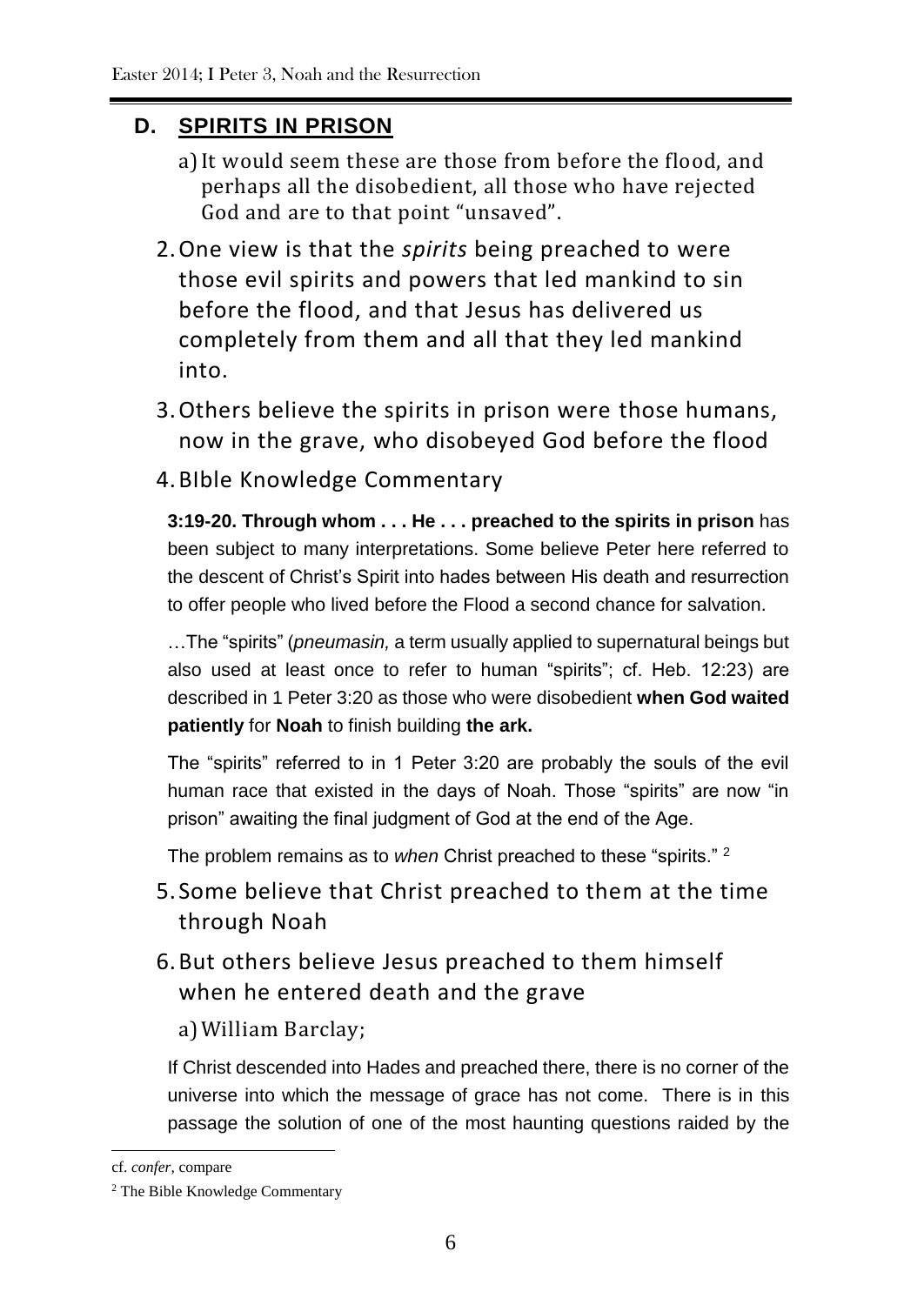Christian faith—what is to happen to those who lived before Jesus Christ and to those to whom the gospel never came? There can be no salvation without repentance but how can repentance come to those who have never been confronted with the love and holiness of God?...

This is the point that Justin Martyr fastened on long ago; "The Lord, the Holy God of Israel, remembered his dead, those sleeping in the earth, and came down to them to tell them the good news of salvation."

The doctrine of the descent into Hades conserves the precious truth that no man who ever lived is left without a sight of Christ and without the offer of the salvation of God.

It may well be that we ought to think of this [phrase "he descended into hell"] as a picture painted in terms of poetry rather than a doctrine stated in terms of theology. But it contains these three great truths—that Jesus Christ not only tasted death but drained the cup of death, that the triumph of Christ is universal and that there is no corner of the universe into which the grace of God has not reached.<sup>3</sup>

7.Others, like Karl Barth believed that in that time when Jesus died, Jesus took the full consequence of sin, and suffered the separation from God that sin brings, for us and as one of us.

a)But that he brought God's life into our death, and raises us and brings us safely home to God, to new life in the Spirit

<sup>18</sup> Christ suffered<sup>\*</sup> for our sins once for all time. He never sinned, but he died for sinners to bring you safely home to God. He suffered physical death, but he was raised to life in the Spirit.\*

- 8.The message for the "spirits in prison" is the salvation that is made possible for them through his death and resurrection
	- a)The message is in the actual event in which Jesus entered into the prison that sin destines us all to in order to open the way out through his victorious resurrection

<sup>3</sup> William Barclay, *The Letters of James and Peter, p.242-243*

<sup>\*</sup> Some manuscripts read *died.*

<sup>\*</sup> Or *in spirit.*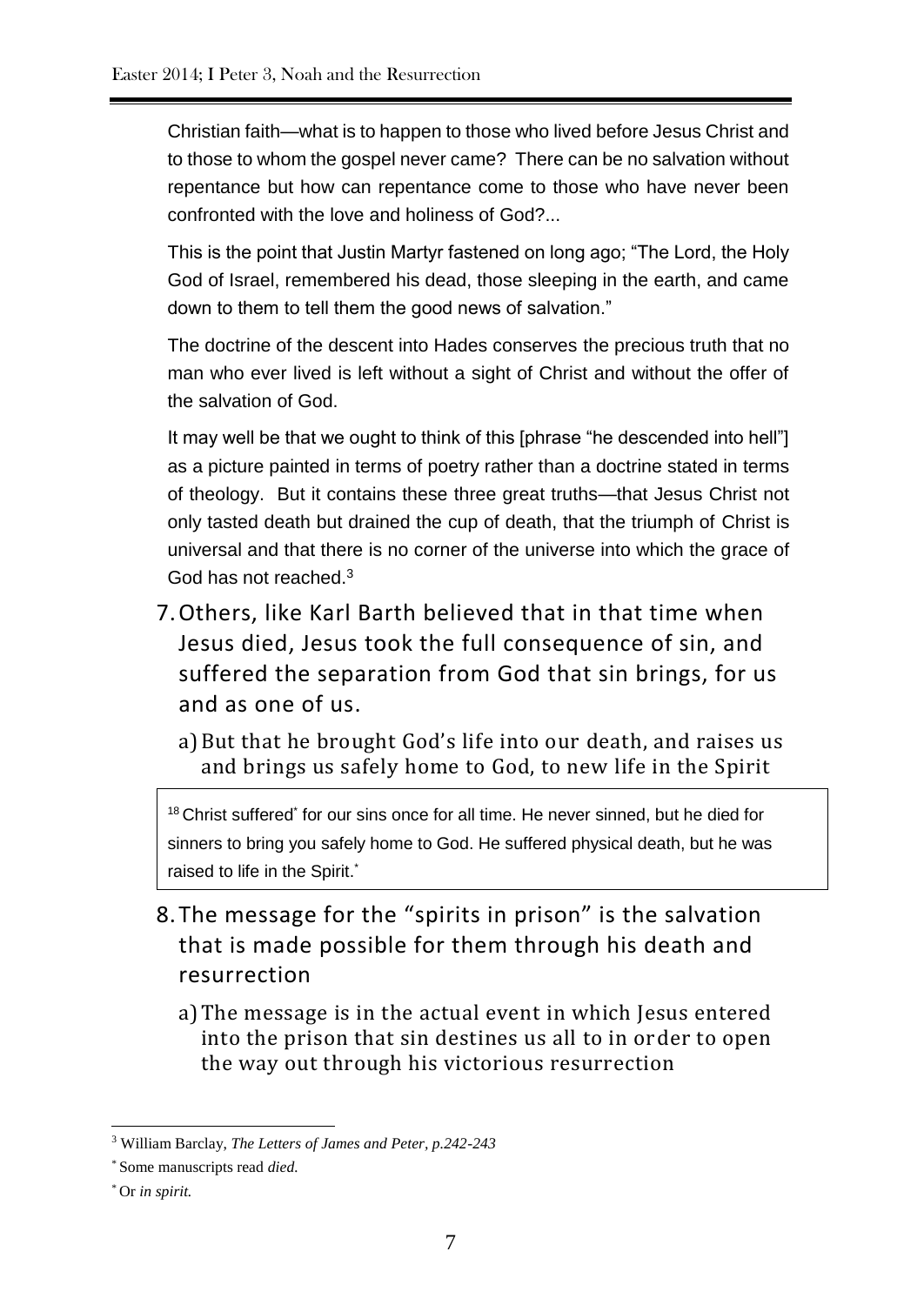- b)The message is that he entered into our death, our hades, our hell so we could be raised out of it with him
- 9.Just as he walked out of his tomb of burial, all have the opportunity and invitation to be delivered out of their state of guilt and sin, of death and condemnation, and share in his new life, raised in the Spirit and brought safely home to God.

## **E.THIS IS THE HOPEFUL MESSAGE OF EASTER**

1.That all sinners may be led by Christ out of sin, death and darkness into his new life, both those who are dead and those who are alive.

 $19$  So he went and preached to the spirits in prison— $20$  those who disobeyed God long ago when God waited patiently while Noah was building his boat. Only eight people were saved from drowning in that terrible flood.<sup>\*</sup>

 $21$  And that water is a picture of baptism, which now saves you, not by removing dirt from your body, but as a response to God from<sup>\*</sup> a clean conscience. It is effective because of the resurrection of Jesus Christ.

# **F.THE FLOOD AND BAPTISM**

- 1.Peter draws the analogy between the flood and baptism
- 2.But neither the waters of the flood, nor the act of baptism actually save us
	- a)What saves us is our response to God's offer of salvation through Jesus' resurrection
	- b)What saved Noah was his response to God's offer of salvation through waters of the flood in the ark
- 3.In baptism we renounce sin and independence from God, and give thanks for our rescue and pledge our faith and thanks and commitment to God and Jesus our Saviour and risen Lord who leads us into the new life with him.

1

<sup>\*</sup> Greek *saved through water.*

<sup>\*</sup> Or *as an appeal to God for.*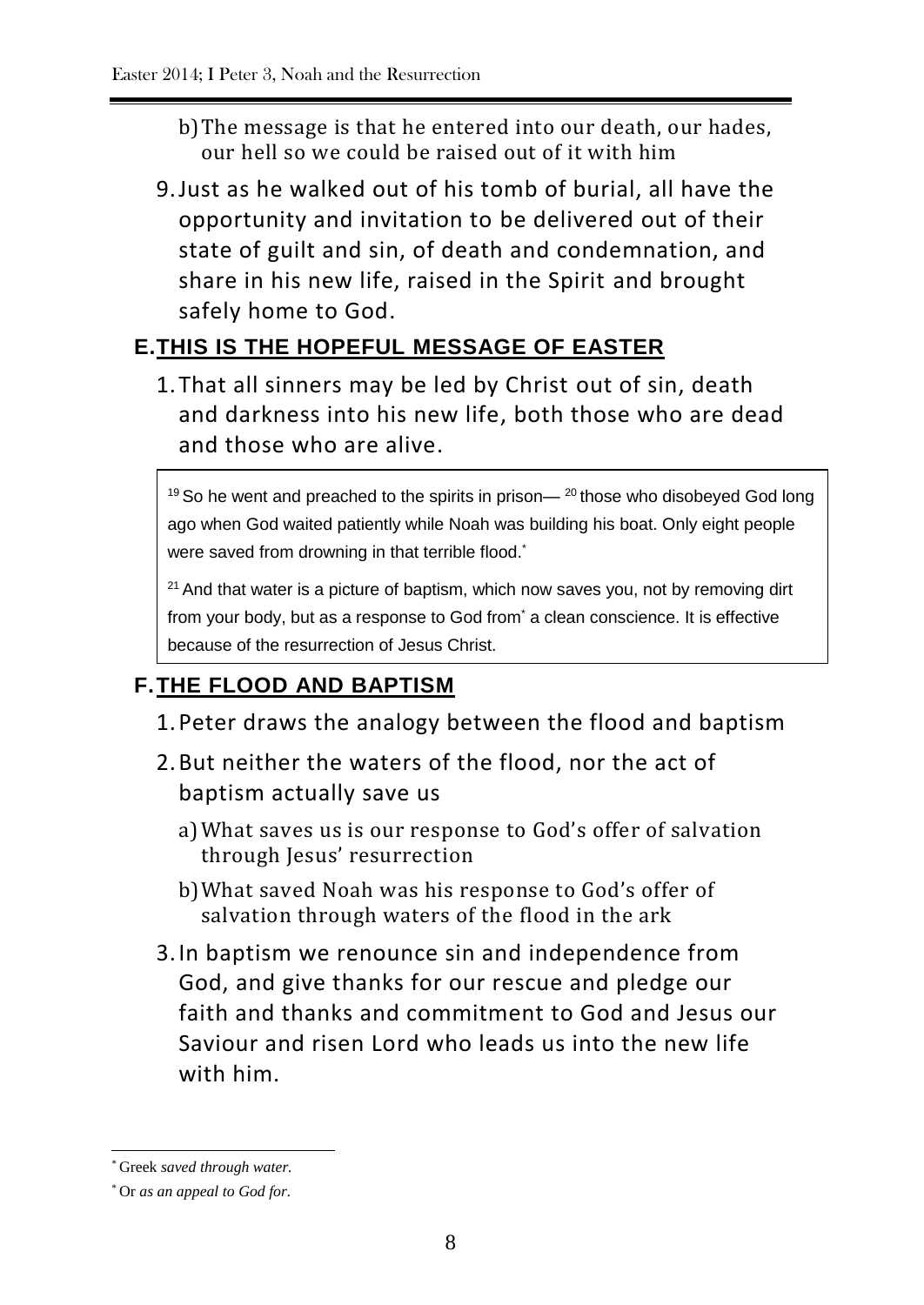## 4.Baptism also pictures our having being given a clean conscience to make a new start

#### a)The Bible Knowledge Commentary;

Baptism represents a complete break with one's past life. As the Flood wiped away the old sinful world, so baptism pictures one's break from his old sinful life and his entrance into new life in Christ.<sup>4</sup>

- 5.In both the story of Noah and in the message of Easter and baptism;
	- a)God in his mercy brings an end to the old life and the evils and wickedness that comes from replacing God as the authority in our lives
		- (1) And through his dramatic action, the flood, and Jesus' death, he completely buries and washes away the old
		- (2) And through the ark, and Jesus' resurrection we are delivered free into God's new world

<sup>22</sup> Now Christ has gone to heaven. He is seated in the place of honor next to God, and all the angels and authorities and powers accept his authority.

#### **G. BOTH IN THE FLOOD AND IN JESUS'S RESURRECTION AND ASCENSION, JESUS TRIUMPHS OVER ALL EVIL POWERS**

- 1.In spite of trials and persecutions we experience from the world around us, we have the reassurance that Jesus is with us and for us
- 2.That from God's right hand he is our Lord and Saviour, saving, protecting, guiding and enabling us to live the new life, knowing that nothing can separate us from his love and salvation
- 1.Peter goes on to emphasise how we are to live that new life, now we have experienced it

**I Peter 4:1** So then, since Christ suffered physical pain, you must arm yourselves with the same attitude he had, and be ready to suffer, too. For if you have suffered

<sup>4</sup> The BIble Knowledge Commentary,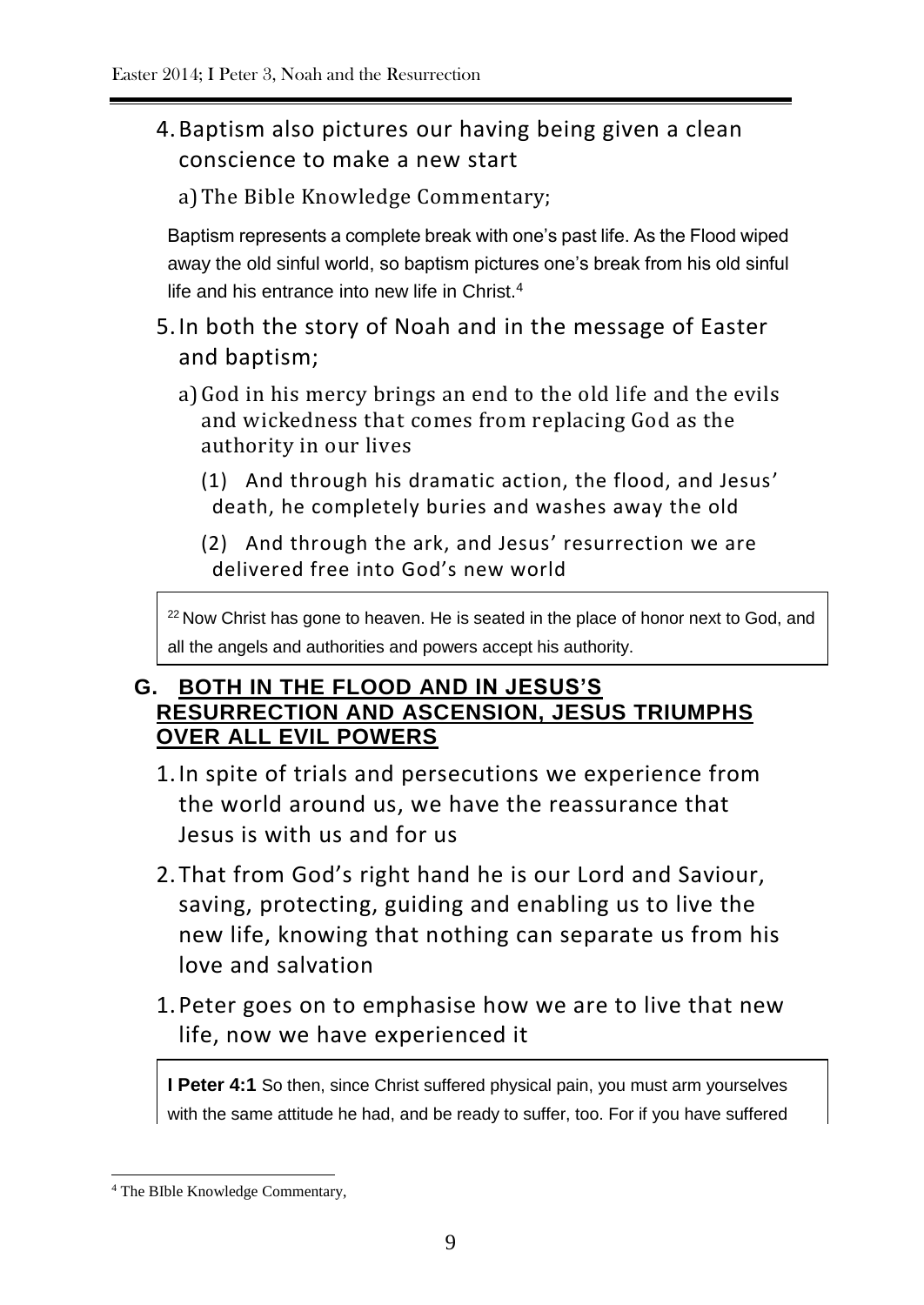physically for Christ, you have finished with sin.\* <sup>2</sup> You won't spend the rest of your lives chasing your own desires, but you will be anxious to do the will of God. <sup>3</sup> You have had enough in the past of the evil things that godless people enjoy—their immorality and lust, their feasting and drunkenness and wild parties, and their terrible worship of idols.

#### a)Since Christ has suffered for sin in his human life, and ultimately by dying on the cross, we need to be prepared to suffer while we live God's life in this world

<sup>4</sup> Of course, your former friends are surprised when you no longer plunge into the flood of wild and destructive things they do. So they slander you.<sup>5</sup> But remember that they will have to face God, who will judge everyone, both the living and the dead.  $6$  That is why the Good News was preached to those who are now dead\*—so although they were destined to die like all people,<sup>\*</sup> they now live forever with God in the Spirit.<sup>\*</sup>

<sup>7</sup> The end of the world is coming soon. Therefore, be earnest and disciplined in your prayers. <sup>8</sup> Most important of all, continue to show deep love for each other, for love covers a multitude of sins. <sup>9</sup> Cheerfully share your home with those who need a meal or a place to stay.

<sup>10</sup> God has given each of you a gift from his great variety of spiritual gifts. Use them well to serve one another.

### **H. WE ARE TO USE THE OPPORTUNITY OF OUR NEW LIVES**

- 1.To be prayerful
- 2.To continue to show deep love for others
- 3.To be hospitable and giving to those in need
- 4.To use the gifts we have been given to serve, as Jesus did
- 5.To be a witness of the new life in the midst of this old world that will soon come to an end

<sup>\*</sup> Or *For the one* [or *One*] *who has suffered physically has finished with sin.*

<sup>\*</sup> Greek *preached even to the dead.*

<sup>\*</sup> Or *so although people had judged them worthy of death.*

<sup>\*</sup> Or *in spirit.*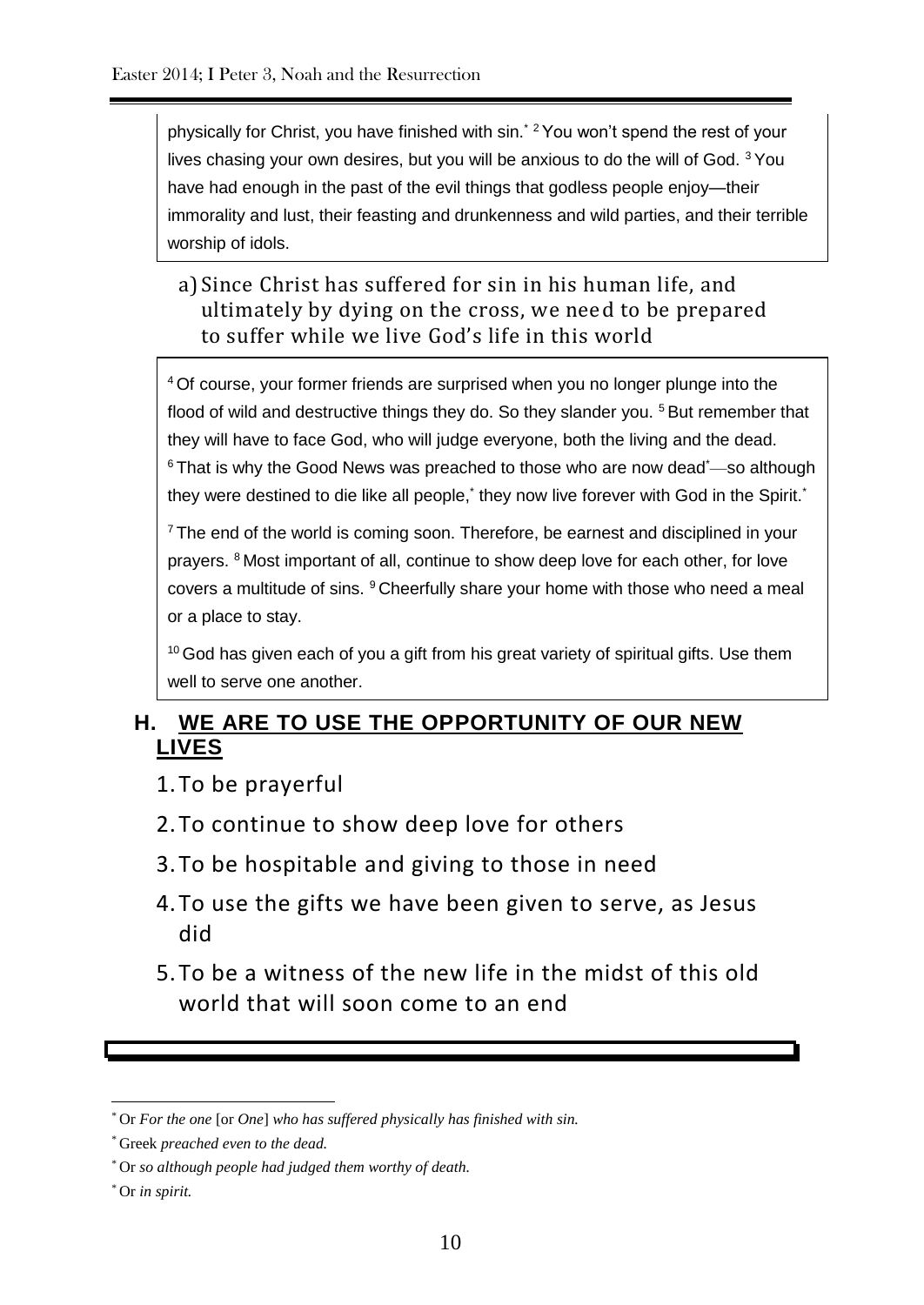# CONCLUSION:

#### **I. AS WE READ REGARDING THE MAIN MESSAGE OF I PETER;**

Those who read 1 Peter are encouraged to lift their eyes from present problems and trials and behold the vistas provided by an eternal perspective. For though believers may for a while suffer grief in trials, they wait for an inheritance that can never perish, spoil, or fade.<sup>5</sup>

#### **I. KARL BARTH TALKS ABOUT JESUS' RESURRECTION ON THE THIRD DAY;**

The third day a new life of Jesus begins; but at the same time on the third day there begins a new *Aeon*, a new shape of the world, after the old world has been completely done away and settled in the death of Jesus Christ.

Easter is the breaking in of a new time and world in the existence of the man Jesus, who now begins a new life as the conqueror, as the victorious bearer, as the destroyer of the burden of man's sin, which had been laid upon Him.

In this altered existence of His the first community saw not only a supernatural continuation of His previous life, but an entirely new life, that of the exalted Jesus Christ, and simultaneously the beginning of a new *world.* 

…The war is at an end—even though here and there troops are still shooting, because they have not heard anything yet about the capitulation. The game is won, even though the player can still play a few further moves. …The clock has run down, even though the pendulum still swings a few times this way and that.

It is in this interim space that we are living; the old is past, behold it has all become new. The Easter message tells us that our enemies, sin, the curse and death, are beaten. Ultimately they can no longer start mischief. They still behave as though the game were not decided, the battle not fought; we must still reckon with them, but fundamentally we must cease to fear them anymore.

If you have heard the Easter message, you can no longer run around with a tragic face and lead the humourless existence of a man who has no hope. …we are invited and summoned to take seriously the victory of God's glory

<sup>5</sup>Walvoord, J. F., Zuck, R. B., & Dallas Theological Seminary. (1983-c1985). *The Bible knowledge commentary : An exposition of the scriptures* (839). Wheaton, IL: Victor Books.